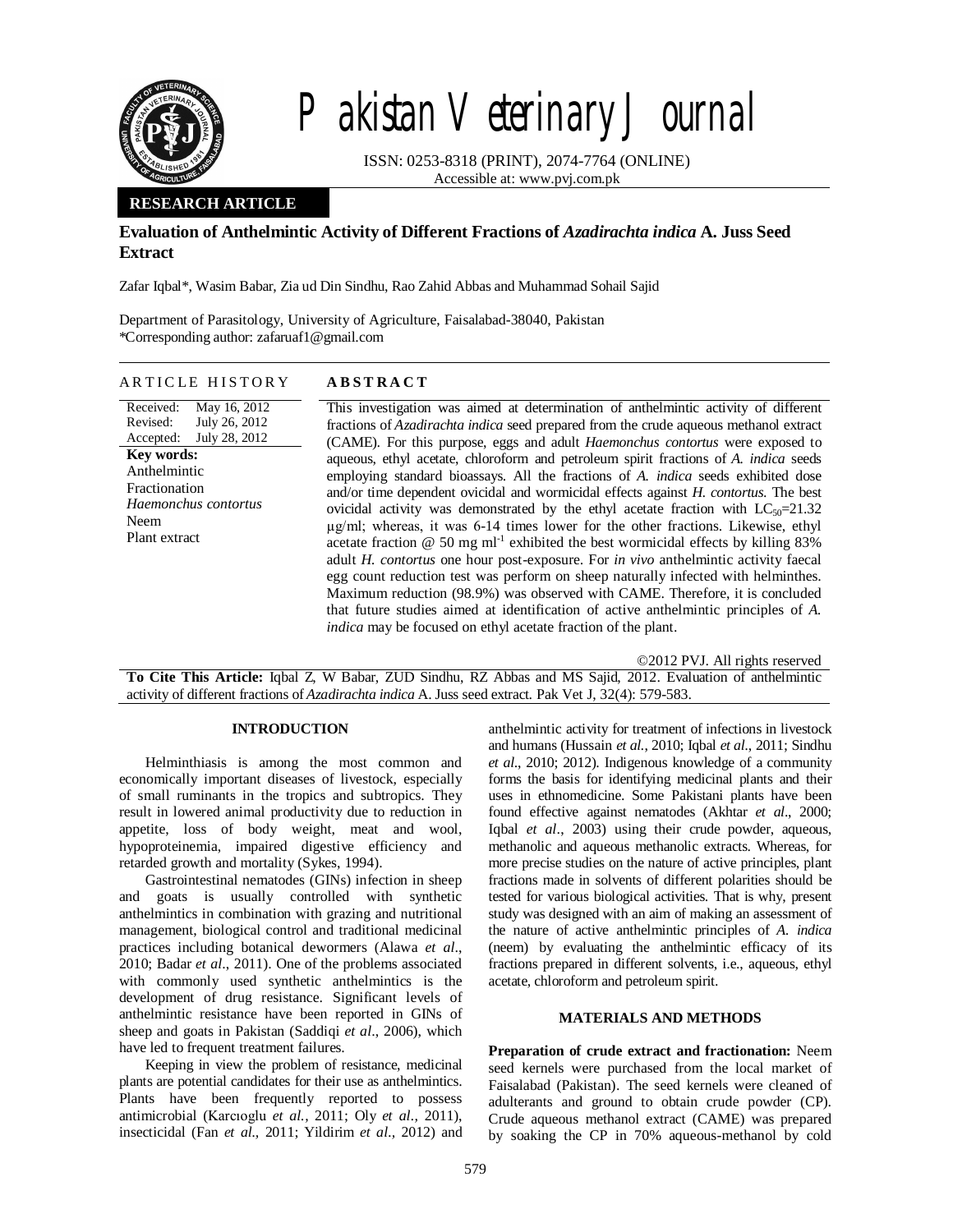maceration at least for three days, after which the solution was filtered through two layers of porous cloth, and the plant material was re-soaked twice. At the end of extraction procedure, combined filtrate was evaporated in a rotary evaporator at 40°C under reduced pressure to obtain CAME (Sindhu *et al*., 2012). Different fractions of CAME were prepared by standard phytochemical procedures using three organic solvents (Williamson *et al*., 1998), i.e., ethyl acetate, chloroform and petroleum spirit. CAME was dissolved in distilled water and transferred to a separating funnel. An appropriate quantity of ethyl acetate was then added into the separating funnel. This mixture was shaken vigorously and after about 30 minutes, the ethyl acetate layer was separated after formation of two distinct layers. More ethyl acetate was added and same procedure was repeated until ethyl acetate became transparent. All the layers of ethyl acetate were combined and sodium sulphate was added to remove any dissolved water. The ethyl acetate fraction (EA) was condensed in a rotary evaporator and then condensate was freeze dried. Likewise, chloroform (Ch) and petroleum spirit (PS) fractions were made from the remaining aqueous fraction (Aq) of the CAME. All the dried extracts, its fractions and CP were stored at 4°C until used.

*In vitro* **anthelmintic activity:** To evaluate the *in vitro* anthelmintic activity of CAME and its fractions, Adult Motility Assay (AMA) and Egg Hatch Assay (EHA) were performed using *Haemonchus* (*H.*) *contortus* as test organism.

*Parasite materials:* Adult *H. contortus* were collected, in phosphate buffered saline (PBS), from the abomasum of sheep at necropsy. Male and female worms were collected separately. Some female worms were crushed to liberate eggs, which were used for EHA while the remaining female and male worms were used for AMA.

*Adult motility assay:* AMA was performed following the method described by Singh *et al*. (1985). Mature worms (n=10) were added in three replicates to each of the following treatments in separate Petri dishes at room temperature (25-30°C).

- 1. CAME @ 50, 25, 12.5, 6.25, 3.12 and 1.56 mg/ml
- 2. Ethyl acetate fraction @ 50, 25, 12.5, 6.25, 3.12 and 1.56 mg/ml
- 3. Chloroform fraction @ 50, 25, 12.5, 6.25, 3.12 and 1.56 mg/ml
- 4. Petroleum spirit fraction @ 50, 25, 12.5, 6.25, 3.12 and 1.56 mg/ml
- 5. Levamisol @ 0.55 mg/ml
- 6. PBS

The inhibition of motility of worms was used as criterion for anthelmintic activity. The motility was observed at 0, 1, 3, 6, 8, 10 and12 hours intervals. Finally, the worms were kept for five minutes in lukewarm fresh PBS for the revival of motility. The number of dead worms was recorded for each treatment.

*Egg hatch assay:* EHA was performed following the guidelines of "World Association for the Advancement of Veterinary Parasitology" for determining anthelmintic resistance with modifications that allowed testing of the natural products (Alawa *et al.,* 2003). The assay was

performed in 24-multiwell plates. In the assay, approximately 250 eggs in 1.5 ml of water were placed in each well. Five concentrations of each plant extract/fraction and oxfendazole (dissolved in 0.5% DMSO) were placed as treatments in the different wells as follows:

- CAME, EA fraction, PS fraction and Ch fraction: 12, 0.12, 0.012, 0.0012, and 0.00012 mg/ml
- Oxfendazole: 25, 2.5, 0.25, 0.025, 0.0025 and 0.0025 µg/ml

Theses plates were incubated at 28°C for 48 hours and then percentage of hatched and unhatched eggs was determined by observing under an inverted microscope.

*In vivo* **anthelmintic activity:** *In vivo* anthelmintic activity was evaluated by fecal egg count reduction test (FECRT). For this; 48, 4–8 month old sheep having naturally acquired mixed GINs were selected from Barani Livestock Production Research Institute, Kherimurat, Attock–Pakistan. Prior to treatment, faecal samples were collected from rectum of each animal. On day 0, the sheep were divided in eight groups based on their live weight and egg per gram (EPG) and were treated. Group A remained untreated control; group B was drenched with levamisole @ 0.5 ml/kg b.wt; groups C to E were administered CP  $@ 1.0$ , 1.5 and 2.0 g  $kg<sup>-1</sup>$  b.wt; and groups F to H were administered with CAME @ 1.0, 1.5 and  $2.0 \text{ g kg}^{-1}$  b.wt. After treatment, EPG were performed on each animal on day 5, 10, 14 and 17 post-treatment and percent reduction was calculated (Coles *et al*., 1992).

**Statistical analyses:** The data from FECRT and adult motility assay were statistically analyzed using SAS software. The results were expressed as mean  $\pm$  standard error of mean. For EHA, probit analysis was performed to determine the extract concentration required to prevent 50% hatching, i.e., lethal concentration 50  $(LC_{50})$ .

## **RESULTS**

# *In vitro* **anthelmintic activity**

*Adult motility assay:* CAME and all of its fractions included in this assay exhibited anthelmintic activity. Some variations, however, were recorded in the anthelmintic effects among different fractions. But with each treatment, a dose and time dependent anthelmintic effect was observed. The results of AMA have been presented in Table 1. Petroleum spirit and aqueous fractions were found least effective as there was only 90% mortality with highest doses of these fractions 12hr PT; while ethyl acetate fraction was found to be the most toxic of all the fractions and CAME. But all the extracts evaluated in this study were less toxic compared to levamisole, a synthetic anthelmintic drug.

*Egg hatch assay:* CAME and all of its four fractions inhibited egg hatching and, thus, indicated their anthelmintic (ovicidal) effects (Table 2). Ethyl acetate fraction was found to be have most potent ovicidal phytochemicals  $(LC_{50}=21.32)$  $\mu$ g/ml) followed by chloroform fraction (LC<sub>50</sub>=114.80)  $\mu$ g/ml), CAME (LC<sub>50</sub>=274.58  $\mu$ g/ml), aqueous fraction  $(LC_{50} = 326.19$   $\mu$ g/ml) and petroleum spirit fraction  $(LC_{50} = 335.99 \text{ µg/ml})$ . The data of correlation of regression (y and  $R^2$  values) also indicated the dose dependent inhibition of egg hatching of all the treatments.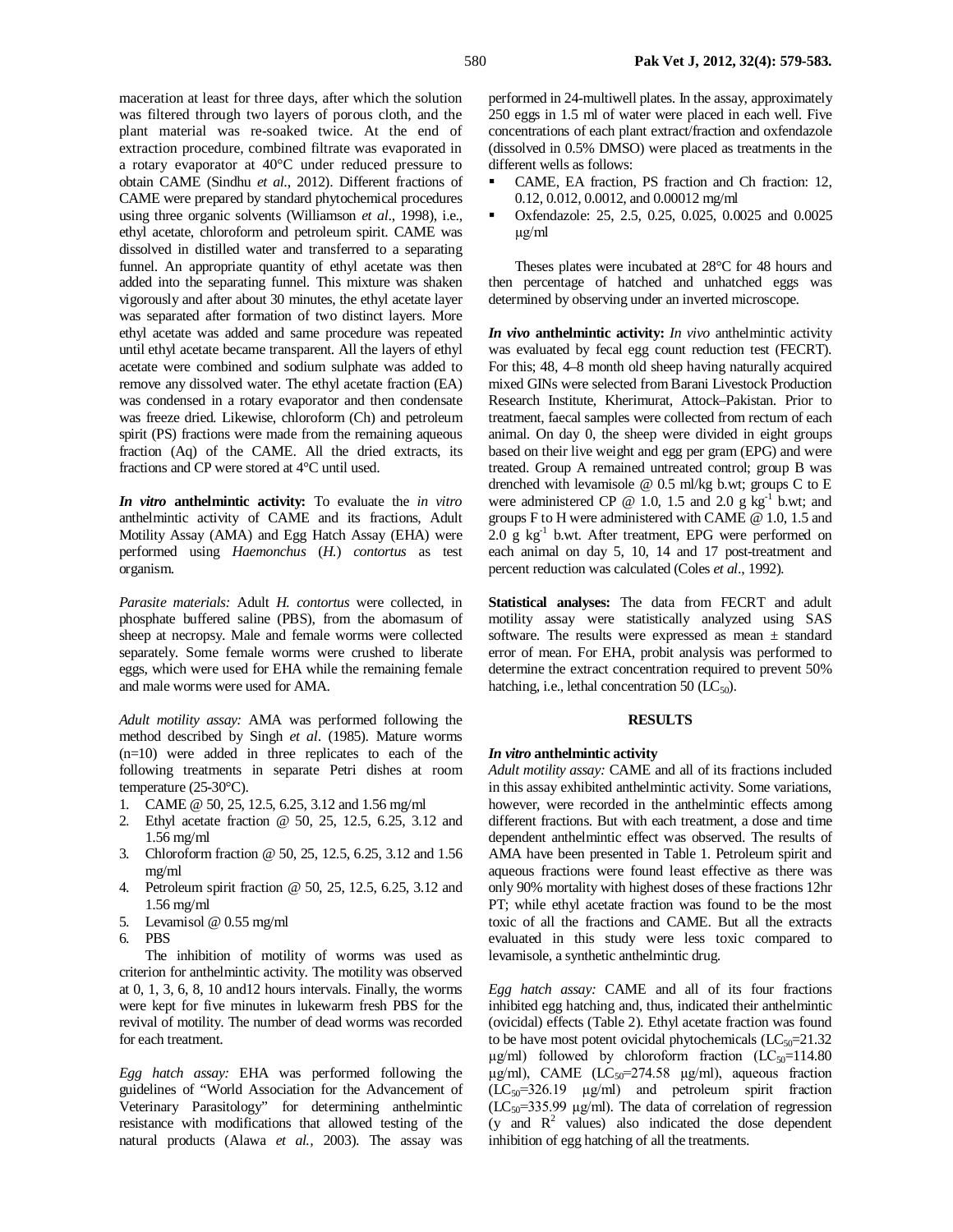*In vivo* **anthelmintic activity:** A graded dose response in EPG reduction was recorded with CP and CAME of *A. indica*. CAME was found more effective than CP against GINs in all the experimental groups (Table 3). CAME and CP showed the slow onset of activity in comparison with the synthetic anthelmintic. Maximum reduction in EPG (98.91%) was observed with CAME administered @ 2g/kg after 14 days of treatment.

#### **DISCUSSION**

There are still a large number of pastoralists/farmers who believe that allopathic drugs administered to animals are deleterious to their health. Nevertheless, there is a large number of qualified veterinarians/paraveterinary staff, who advocates the use of ethno-veterinary medicine (EVM) practices other than preventive medication. Therefore, EVM practices have a crucial role in animal health and production in Pakistan. This situation is typical of a rural underdeveloped culture like that of pastoralists of Africa (de Leeuw *et al.,* 1995) and other parts of world having dependence on EVM practices for their animals.

Despite the fact that rural people reject many inventions of modern technology, research on indigenous knowledge and skills indicate that these resources are valuable and could contribute towards development. EVM has been developed by farmers, rather than by scientists in laboratories.

Therefore, it is less organized and less formalized, and is usually transferred orally rather than in writing. To date, a large number of plants have been documented during ethnobotanical surveys for their use to kill/repel pests/parasites.

In the present study, *A. indica* seeds demonstrated best anthelmintic activity resulting in 98.9% reduction in EPG by day 14 post-treatment in sheep treated with CAME @ 2 g/kg body weight, 100% in vitro mortality of *H. contortus* by  $6^{\overline{h}}$ hour post-exposure to ethyl acetate fractions  $\omega$  50 mg ml<sup>-1</sup>, and  $21.32 \mu$ g ml<sup>-1</sup> LC<sub>50</sub> recorded in EHA. *A. indica* is also well known as "Divine Tree" and "Village Pharmacy". Medicinal properties of neem include anti-inflammatory, antiviral, antipyretic, immunostimulant, analgesic, diuretic, antimicrobial, antimalarial and anthelmintic properties (Dhawan and Patnaik, 1993). Leaves, fruits, bark, flowers and seeds of *A. indica* have been used for medicinal purpose for centuries in almost every part of the world especially in the Indian subcontinent.

Different parts of *A. indica* have been reported for their antiparasitic use as anthelmintic, acaricide and insecticide (Githiori *et al*., 2003; Tabassam *et al.,* 2008). Azadirachtin (a compound isolated from neem seeds) has been reported for its inhibitory effects on *H. contortus* egg hatching (Pessoa, 2001). Ali (2004) isolated Aazadirone, epoxyazadiradione, nimbaflavone and azadiradione from n-hexane fraction of the flowers of *A. indica*. Methanolic extract of *A. indica* flowers

**Table 1:** Effect of CAME of *Azadirachta indica* seed kernels and its fractions on survival of adult *Haemonchus contortus* in comparison with synthetic anthelmintic Mean number of dead worms at different hours

| mg/ml<br>0 <sub>hr</sub><br>1 hr<br>3 hr<br>6 hr<br>8 hr<br>10 <sub>hr</sub><br>12 <sub>hr</sub><br>Negative and Positive control<br>$0.0 \pm 0.00^m$<br>$10.0 \pm 0.00^a$<br>$10.0 \pm 0.00^a$<br>$10.0 \pm 0.00^a$<br>$10.0 \pm 0.00^a$<br>$10.0 \pm 0.00^a$<br>Lev $0.5$<br>$10.0 \pm 0.00^a$<br>$0.0 \pm 0.00^m$<br>$0.0 \pm 0.00^m$<br>$0.0 \pm 0.00^m$<br>$0.0 + 0.00^m$<br>$0.0 \pm 0.00^m$<br>PBS<br>$0.0 \pm 0.00^m$<br>$0.0 \pm 0.00^m$<br>Crude aqueous methanol extract<br>1.56<br>$0.0 \pm 0.00^m$<br>$0.0 \pm 0.00^m$<br>$0.0 \pm 0.00^m$<br>$3.3 \pm 0.33$ <sup>U</sup><br>$5.3 \pm 0.33$ <sup>tg</sup><br>$8.0 \pm 0.00$ <sup>d</sup><br>$10.0 \pm 0.00^a$<br>3.12<br>$0.0 \pm 0.00^m$<br>$0.0 \pm 0.00^m$<br>$2.0 \pm 0.58$ <sup>k</sup><br>$4.0 \pm 0.58$ <sup>hi</sup><br>$10.0 \pm 0.00^a$<br>$6.0 \pm 0.00$ <sup>t</sup><br>$10.0 \pm 0.00^a$<br>6.25<br>$0.0 \pm 0.00^m$<br>$2.7 \pm 0.33$ <sup>K</sup><br>$4.7 \pm 0.67$ <sup>gh</sup><br>$7.0 \pm 0.58$ <sup>e</sup><br>$10.0 \pm 0.00^a$<br>$10.0 \pm 0.00^a$<br>$1.0 \pm 0.58$ <sup>1</sup><br>12.5<br>$0.0 \pm 0.00^m$<br>$3.0 + 0.00$<br>$5.3 \pm 0.33^{10}$<br>$9.0 \pm 0.00^{bc}$<br>$10.0 \pm 0.00^a$<br>$10.0 \pm 0.00^a$<br>$6.0 \pm 0.00$ <sup>t</sup><br>25<br>$8.0 \pm 0.58$ <sup>d</sup><br>$9.3 \pm 0.33^{ab}$<br>$9.7 \pm 0.33^{ab}$<br>$0.0 \pm 0.00^m$<br>$6.0 \pm 0.58$ <sup>f</sup><br>$7.0 \pm 0.58$ <sup>e</sup><br>$10.0 \pm 0.00^a$<br>50<br>$0.0 + 0.00$ <sup>m</sup><br>$7.0 \pm 0.58$ <sup>e</sup><br>$7.7 \pm 0.33$ <sup>de</sup><br>$8.3 \pm 0.33$ <sup>cd</sup><br>$9.7 \pm 0.33^{ab}$<br>$10.0 \pm 0.00$ <sup>a</sup><br>$10.0 \pm 0.00^a$<br>Ethyl acetate fraction<br>$0.0 + 0.00m$<br>$3.3 \pm 0.33$ <sup>1</sup><br>$4.7 \pm 0.33$<br>$6.0 \pm 0.00$ <sup>gh</sup><br>$7.3 \pm 0.33$ <sup>ef</sup><br>$9.0 + 0.00$ <sup>bc</sup><br>1.56<br>$10.0 \pm 0.00^a$<br>3.12<br>$0.0 \pm 0.00^m$<br>$4.0 \pm 0.58$ <sup>k</sup><br>$5.7 \pm 0.33^{h}$<br>$6.3 \pm 0.33$ <sup>h</sup><br>$7.7 \pm 0.67$ <sup>de</sup><br>$10.0 \pm 0.00^a$<br>$10.0 \pm 0.00^a$<br>6.25<br>$8.3 \pm 0.33$ <sup>cd</sup><br>$10.0 \pm 0.00^a$<br>$0.0 + 0.00$ <sup>m</sup><br>$5.0 \pm 0.58$ <sup>ij</sup><br>$6.0 \pm 0.00$ <sup>gh</sup><br>$7.3 \pm 0.33$ <sup>ef</sup><br>$10.0 \pm 0.00^a$<br>12.5<br>$5.7 \pm 0.33$ <sup>hi</sup><br>$8.0 \pm 0.00$ <sup>de</sup><br>$9.3 \pm 0.33^{ab}$<br>$10.0 \pm 0.00^a$<br>$0.0 + 0.00$ <sup>m</sup><br>$6.7 \pm 0.33$ <sup>fg</sup><br>$10.0 \pm 0.00$ <sup>a</sup><br>25<br>$9.0 \pm 0.00^{bc}$<br>$9.0 \pm 0.00^{bc}$<br>$0.0 \pm 0.00^m$<br>$6.0 \pm 0.58$ <sup>gh</sup><br>$7.3 \pm 0.33$ <sup>er</sup><br>$10.0 \pm 0.00^a$<br>$10.0 \pm 0.00^a$<br>50<br>$9.3 \pm 0.33^{ab}$<br>$0.0 + 0.00$ <sup>m</sup><br>$8.3 \pm 0.33$ <sup>d</sup><br>$10.0 \pm 0.00^a$<br>$10.0 \pm 0.00^a$<br>$10.0 \pm 0.00^a$<br>$10.0 \pm 0.00^a$<br>Chloroform fraction<br>$8.7 \pm 0.67^{bcd}$<br>1.56<br>$0.0 + 0.00^p$<br>$0.0 \pm 0.00^p$<br>$0.0{\pm}0.00^p$<br>$2.3 \pm 0.33^{\circ}$<br>$4.0 \pm 0.00^m$<br>$6.3 \pm 0.33^{h}$<br>3.12<br>$3.0 \pm 0.00^{no}$<br>$0.0 + 0.00^p$<br>$0.0 \pm 0.00^p$<br>$0.0 \pm 0.00^p$<br>$4.3 \pm 0.33$ <sup>Im</sup><br>$7.7 \pm 0.33$ <sup>er</sup><br>$10.0 \pm 0.00^a$<br>6.25<br>$2.3 + 0.33^{\circ}$<br>$3.7 \pm 0.67$ <sup>mn</sup><br>$5.3 \pm 0.33$ <sup>K</sup><br>$10.0 \pm 0.00^a$<br>$0.0 + 0.00^p$<br>$0.0 + 0.00^p$<br>$7.3 \pm 0.33$ <sup>tg</sup><br>$4.3 \pm 0.33^{\text{lm}}$<br>$5.3 \pm 0.33^{\text{K}}$<br>$8.3 \pm 0.33$ <sup>cde</sup><br>$10.0 \pm 0.00^a$<br>12.5<br>$0.0 \pm 0.00^p$<br>$4.0 \pm 0.00^{\rm m}$<br>$6.7 \pm 0.67$ <sup>gh</sup><br>25<br>$5.0 \pm 0.58^{k}$<br>$8.7 \pm 0.33$ <sup>bcd</sup><br>$9.0 \pm 0.00^{bc}$<br>$0.0 \pm 0.00^p$<br>$6.0 \pm 0.00^{hij}$<br>$7.3 \pm 0.33$ <sup>tg</sup><br>$10.0 \pm 0.00^a$<br>50<br>$8.0 \pm 0.00$ def<br>$9.0 \pm 0.58$ <sup>pc</sup><br>$9.3 \pm 0.33^{ab}$<br>$0.0 + 0.00^p$<br>$5.7 \pm 0.33$ <sup>W</sup><br>$6.0 \pm 0.58^{\text{h}}$<br>$10.0 \pm 0.00^a$<br>Petroleum spirit fraction<br>1.56<br>$0.0 + 0.00^p$<br>$0.0 + 0.00^p$<br>$0.0 + 0.00^p$<br>$0.0 + 0.00^p$<br>$3.3 \pm 0.33$ <sup>m</sup><br>$5.7 \pm 0.33$<br>$6.3 \pm 0.33$ <sup>ghe</sup><br>3.12<br>$0.0 + 0.00^p$<br>$0.0 + 0.00^p$<br>$0.0 + 0.00^p$<br>$1.3 \pm 0.33^{\circ}$<br>$5.7 \pm 0.67$ <sup>U</sup><br>$6.7 \pm 0.33$ <sup>tgh</sup><br>$7.3 \pm 0.33^{\text{det}}$<br>6.25<br>$0.0 + 0.00^p$<br>$0.0 + 0.00^p$<br>$0.0 + 0.00^p$<br>$2.3 \pm 0.67$ <sup>n</sup><br>$6.0 \pm 0.00^{h}$<br>$7.0 \pm 0.58$ <sup>etg</sup><br>$8.3 \pm 0.33$ <sup>bc</sup><br>12.5<br>$9.0 \pm 0.00^b$<br>$0.0 \pm 0.00^p$<br>$2.7 \pm 0.33$ <sup>mn</sup><br>$4.3 \pm 0.33$ <sup>1</sup><br>$4.7 \pm 0.67$ <sup>kl</sup><br>$6.3 \pm 0.33$ <sup>ghi</sup><br>$7.3 \pm 0.33$ <sup>def</sup><br>$7.3 \pm 0.33^{\text{det}}$<br>25<br>$4.3 \pm 0.33$ <sup>1</sup><br>$6.0 \pm 0.00^{hij}$<br>$8.0 \pm 0.00$ <sup>cd</sup><br>$9.0 \pm 0.00^{\circ}$<br>$0.0 \pm 0.00^p$<br>$5.3 \pm 0.33$ <sup>K</sup><br>50<br>$0.0 + 0.00^p$<br>$4.7 \pm 0.67^{k}$<br>$6.0 \pm 0.00^{hij}$<br>$7.0 \pm 0.00$ <sup>efg</sup><br>$7.7 \pm 0.33$ <sup>cde</sup><br>$8.3 \pm 0.33$ <sup>bc</sup><br>$9.0 \pm 0.00^b$<br>Aqueous fraction<br>$2.7 \pm 0.67$ <sup>Im</sup><br>$5.0 \pm 0.00$ <sup>ghi</sup><br>1.56<br>$0.0 + 0.00^{\circ}$<br>$0.0 + 0.00^{\circ}$<br>$0.0 + 0.00^{\circ}$<br>$1.0 + 0.58$ <sup>n</sup><br>$4.3 \pm 0.33$ <sup>U</sup><br>3.12<br>$2.0 \pm 0.00^m$<br>$3.3 \pm 0.33^{k}$<br>$4.7 \pm 0.67$ <sup>hi</sup><br>$5.3 \pm 0.33^{fgh}$<br>$0.0 + 0.00^{\circ}$<br>$0.0 + 0.00^{\circ}$<br>$0.0 + 0.00^{\circ}$<br>6.25<br>$0.7 \pm 0.67^{n0}$<br>$2.0 \pm 0.58$ <sup>m</sup><br>$5.0 \pm 0.00$ <sup>ghi</sup><br>$5.7 \pm 0.67$ <sup>etg</sup><br>$6.3 \pm 0.33$ <sup>de</sup><br>$0.0 \pm 0.00^{\circ}$<br>$0.0 \pm 0.00^{\circ}$<br>12.5<br>$7.0\pm0.00$ <sup>cd</sup><br>$0.0{\pm}0.00^{\circ}$<br>$0.0 \pm 0.00^{\circ}$<br>$1.0 \pm 0.00$ <sup>n</sup><br>$2.3 \pm 0.33$ <sup>m</sup><br>$5.3 \pm 0.33^{tgh}$<br>$6.0 \pm 0.00$ <sup>et</sup><br>25<br>$0.3 \pm 0.33^{n0}$<br>$3.7 \pm 0.67$ <sup>K</sup><br>$6.0 \pm 0.00$ <sup>ef</sup><br>$6.3 \pm 0.33$ <sup>de</sup><br>$7.7 \pm 0.67$ °<br>$0.0 \pm 0.00^{\circ}$<br>$0.0 \pm 0.00^{\circ}$<br>50<br>$0.0\pm0.00^\circ$<br>$2.7\pm0.67^{\text{lm}}$<br>$4.3 \pm 0.33$ <sup>U</sup><br>$6.3 \pm 0.33$ <sup>de</sup><br>$7.7 \pm 0.67$ <sup>c</sup><br>$9.0 \pm 0.00^{\circ}$<br>$0.0 + 0.00^{\circ}$ | Treatments | Mean number of dead worms at different hours |  |  |  |  |  |  |  |
|----------------------------------------------------------------------------------------------------------------------------------------------------------------------------------------------------------------------------------------------------------------------------------------------------------------------------------------------------------------------------------------------------------------------------------------------------------------------------------------------------------------------------------------------------------------------------------------------------------------------------------------------------------------------------------------------------------------------------------------------------------------------------------------------------------------------------------------------------------------------------------------------------------------------------------------------------------------------------------------------------------------------------------------------------------------------------------------------------------------------------------------------------------------------------------------------------------------------------------------------------------------------------------------------------------------------------------------------------------------------------------------------------------------------------------------------------------------------------------------------------------------------------------------------------------------------------------------------------------------------------------------------------------------------------------------------------------------------------------------------------------------------------------------------------------------------------------------------------------------------------------------------------------------------------------------------------------------------------------------------------------------------------------------------------------------------------------------------------------------------------------------------------------------------------------------------------------------------------------------------------------------------------------------------------------------------------------------------------------------------------------------------------------------------------------------------------------------------------------------------------------------------------------------------------------------------------------------------------------------------------------------------------------------------------------------------------------------------------------------------------------------------------------------------------------------------------------------------------------------------------------------------------------------------------------------------------------------------------------------------------------------------------------------------------------------------------------------------------------------------------------------------------------------------------------------------------------------------------------------------------------------------------------------------------------------------------------------------------------------------------------------------------------------------------------------------------------------------------------------------------------------------------------------------------------------------------------------------------------------------------------------------------------------------------------------------------------------------------------------------------------------------------------------------------------------------------------------------------------------------------------------------------------------------------------------------------------------------------------------------------------------------------------------------------------------------------------------------------------------------------------------------------------------------------------------------------------------------------------------------------------------------------------------------------------------------------------------------------------------------------------------------------------------------------------------------------------------------------------------------------------------------------------------------------------------------------------------------------------------------------------------------------------------------------------------------------------------------------------------------------------------------------------------------------------------------------------------------------------------------------------------------------------------------------------------------------------------------------------------------------------------------------------------------------------------------------------------------------------------------------------------------------------------------------------------------------------------------------------------------------------------------------------------------------------------------------------------------------------------------------------------------------------------------------------------------------------------------------------------------------------------------------------------------------------------------------------------------------------------------------------------------------------------------------------------------------------------------------------------------------------------------------------------------------------------------------------------------------------------------------------------------------------------------------------------------------------------------------------------------------------------------------------------------------------------------------------------------------------------------------------------------------------------------------------------------------------------------------------------------------------------------------------------------------------------------------------------------------------------------------------------------------------------------------------------------------------------------------------|------------|----------------------------------------------|--|--|--|--|--|--|--|
|                                                                                                                                                                                                                                                                                                                                                                                                                                                                                                                                                                                                                                                                                                                                                                                                                                                                                                                                                                                                                                                                                                                                                                                                                                                                                                                                                                                                                                                                                                                                                                                                                                                                                                                                                                                                                                                                                                                                                                                                                                                                                                                                                                                                                                                                                                                                                                                                                                                                                                                                                                                                                                                                                                                                                                                                                                                                                                                                                                                                                                                                                                                                                                                                                                                                                                                                                                                                                                                                                                                                                                                                                                                                                                                                                                                                                                                                                                                                                                                                                                                                                                                                                                                                                                                                                                                                                                                                                                                                                                                                                                                                                                                                                                                                                                                                                                                                                                                                                                                                                                                                                                                                                                                                                                                                                                                                                                                                                                                                                                                                                                                                                                                                                                                                                                                                                                                                                                                                                                                                                                                                                                                                                                                                                                                                                                                                                                                                                                                                                  |            |                                              |  |  |  |  |  |  |  |
|                                                                                                                                                                                                                                                                                                                                                                                                                                                                                                                                                                                                                                                                                                                                                                                                                                                                                                                                                                                                                                                                                                                                                                                                                                                                                                                                                                                                                                                                                                                                                                                                                                                                                                                                                                                                                                                                                                                                                                                                                                                                                                                                                                                                                                                                                                                                                                                                                                                                                                                                                                                                                                                                                                                                                                                                                                                                                                                                                                                                                                                                                                                                                                                                                                                                                                                                                                                                                                                                                                                                                                                                                                                                                                                                                                                                                                                                                                                                                                                                                                                                                                                                                                                                                                                                                                                                                                                                                                                                                                                                                                                                                                                                                                                                                                                                                                                                                                                                                                                                                                                                                                                                                                                                                                                                                                                                                                                                                                                                                                                                                                                                                                                                                                                                                                                                                                                                                                                                                                                                                                                                                                                                                                                                                                                                                                                                                                                                                                                                                  |            |                                              |  |  |  |  |  |  |  |
|                                                                                                                                                                                                                                                                                                                                                                                                                                                                                                                                                                                                                                                                                                                                                                                                                                                                                                                                                                                                                                                                                                                                                                                                                                                                                                                                                                                                                                                                                                                                                                                                                                                                                                                                                                                                                                                                                                                                                                                                                                                                                                                                                                                                                                                                                                                                                                                                                                                                                                                                                                                                                                                                                                                                                                                                                                                                                                                                                                                                                                                                                                                                                                                                                                                                                                                                                                                                                                                                                                                                                                                                                                                                                                                                                                                                                                                                                                                                                                                                                                                                                                                                                                                                                                                                                                                                                                                                                                                                                                                                                                                                                                                                                                                                                                                                                                                                                                                                                                                                                                                                                                                                                                                                                                                                                                                                                                                                                                                                                                                                                                                                                                                                                                                                                                                                                                                                                                                                                                                                                                                                                                                                                                                                                                                                                                                                                                                                                                                                                  |            |                                              |  |  |  |  |  |  |  |
|                                                                                                                                                                                                                                                                                                                                                                                                                                                                                                                                                                                                                                                                                                                                                                                                                                                                                                                                                                                                                                                                                                                                                                                                                                                                                                                                                                                                                                                                                                                                                                                                                                                                                                                                                                                                                                                                                                                                                                                                                                                                                                                                                                                                                                                                                                                                                                                                                                                                                                                                                                                                                                                                                                                                                                                                                                                                                                                                                                                                                                                                                                                                                                                                                                                                                                                                                                                                                                                                                                                                                                                                                                                                                                                                                                                                                                                                                                                                                                                                                                                                                                                                                                                                                                                                                                                                                                                                                                                                                                                                                                                                                                                                                                                                                                                                                                                                                                                                                                                                                                                                                                                                                                                                                                                                                                                                                                                                                                                                                                                                                                                                                                                                                                                                                                                                                                                                                                                                                                                                                                                                                                                                                                                                                                                                                                                                                                                                                                                                                  |            |                                              |  |  |  |  |  |  |  |
|                                                                                                                                                                                                                                                                                                                                                                                                                                                                                                                                                                                                                                                                                                                                                                                                                                                                                                                                                                                                                                                                                                                                                                                                                                                                                                                                                                                                                                                                                                                                                                                                                                                                                                                                                                                                                                                                                                                                                                                                                                                                                                                                                                                                                                                                                                                                                                                                                                                                                                                                                                                                                                                                                                                                                                                                                                                                                                                                                                                                                                                                                                                                                                                                                                                                                                                                                                                                                                                                                                                                                                                                                                                                                                                                                                                                                                                                                                                                                                                                                                                                                                                                                                                                                                                                                                                                                                                                                                                                                                                                                                                                                                                                                                                                                                                                                                                                                                                                                                                                                                                                                                                                                                                                                                                                                                                                                                                                                                                                                                                                                                                                                                                                                                                                                                                                                                                                                                                                                                                                                                                                                                                                                                                                                                                                                                                                                                                                                                                                                  |            |                                              |  |  |  |  |  |  |  |
|                                                                                                                                                                                                                                                                                                                                                                                                                                                                                                                                                                                                                                                                                                                                                                                                                                                                                                                                                                                                                                                                                                                                                                                                                                                                                                                                                                                                                                                                                                                                                                                                                                                                                                                                                                                                                                                                                                                                                                                                                                                                                                                                                                                                                                                                                                                                                                                                                                                                                                                                                                                                                                                                                                                                                                                                                                                                                                                                                                                                                                                                                                                                                                                                                                                                                                                                                                                                                                                                                                                                                                                                                                                                                                                                                                                                                                                                                                                                                                                                                                                                                                                                                                                                                                                                                                                                                                                                                                                                                                                                                                                                                                                                                                                                                                                                                                                                                                                                                                                                                                                                                                                                                                                                                                                                                                                                                                                                                                                                                                                                                                                                                                                                                                                                                                                                                                                                                                                                                                                                                                                                                                                                                                                                                                                                                                                                                                                                                                                                                  |            |                                              |  |  |  |  |  |  |  |
|                                                                                                                                                                                                                                                                                                                                                                                                                                                                                                                                                                                                                                                                                                                                                                                                                                                                                                                                                                                                                                                                                                                                                                                                                                                                                                                                                                                                                                                                                                                                                                                                                                                                                                                                                                                                                                                                                                                                                                                                                                                                                                                                                                                                                                                                                                                                                                                                                                                                                                                                                                                                                                                                                                                                                                                                                                                                                                                                                                                                                                                                                                                                                                                                                                                                                                                                                                                                                                                                                                                                                                                                                                                                                                                                                                                                                                                                                                                                                                                                                                                                                                                                                                                                                                                                                                                                                                                                                                                                                                                                                                                                                                                                                                                                                                                                                                                                                                                                                                                                                                                                                                                                                                                                                                                                                                                                                                                                                                                                                                                                                                                                                                                                                                                                                                                                                                                                                                                                                                                                                                                                                                                                                                                                                                                                                                                                                                                                                                                                                  |            |                                              |  |  |  |  |  |  |  |
|                                                                                                                                                                                                                                                                                                                                                                                                                                                                                                                                                                                                                                                                                                                                                                                                                                                                                                                                                                                                                                                                                                                                                                                                                                                                                                                                                                                                                                                                                                                                                                                                                                                                                                                                                                                                                                                                                                                                                                                                                                                                                                                                                                                                                                                                                                                                                                                                                                                                                                                                                                                                                                                                                                                                                                                                                                                                                                                                                                                                                                                                                                                                                                                                                                                                                                                                                                                                                                                                                                                                                                                                                                                                                                                                                                                                                                                                                                                                                                                                                                                                                                                                                                                                                                                                                                                                                                                                                                                                                                                                                                                                                                                                                                                                                                                                                                                                                                                                                                                                                                                                                                                                                                                                                                                                                                                                                                                                                                                                                                                                                                                                                                                                                                                                                                                                                                                                                                                                                                                                                                                                                                                                                                                                                                                                                                                                                                                                                                                                                  |            |                                              |  |  |  |  |  |  |  |
|                                                                                                                                                                                                                                                                                                                                                                                                                                                                                                                                                                                                                                                                                                                                                                                                                                                                                                                                                                                                                                                                                                                                                                                                                                                                                                                                                                                                                                                                                                                                                                                                                                                                                                                                                                                                                                                                                                                                                                                                                                                                                                                                                                                                                                                                                                                                                                                                                                                                                                                                                                                                                                                                                                                                                                                                                                                                                                                                                                                                                                                                                                                                                                                                                                                                                                                                                                                                                                                                                                                                                                                                                                                                                                                                                                                                                                                                                                                                                                                                                                                                                                                                                                                                                                                                                                                                                                                                                                                                                                                                                                                                                                                                                                                                                                                                                                                                                                                                                                                                                                                                                                                                                                                                                                                                                                                                                                                                                                                                                                                                                                                                                                                                                                                                                                                                                                                                                                                                                                                                                                                                                                                                                                                                                                                                                                                                                                                                                                                                                  |            |                                              |  |  |  |  |  |  |  |
|                                                                                                                                                                                                                                                                                                                                                                                                                                                                                                                                                                                                                                                                                                                                                                                                                                                                                                                                                                                                                                                                                                                                                                                                                                                                                                                                                                                                                                                                                                                                                                                                                                                                                                                                                                                                                                                                                                                                                                                                                                                                                                                                                                                                                                                                                                                                                                                                                                                                                                                                                                                                                                                                                                                                                                                                                                                                                                                                                                                                                                                                                                                                                                                                                                                                                                                                                                                                                                                                                                                                                                                                                                                                                                                                                                                                                                                                                                                                                                                                                                                                                                                                                                                                                                                                                                                                                                                                                                                                                                                                                                                                                                                                                                                                                                                                                                                                                                                                                                                                                                                                                                                                                                                                                                                                                                                                                                                                                                                                                                                                                                                                                                                                                                                                                                                                                                                                                                                                                                                                                                                                                                                                                                                                                                                                                                                                                                                                                                                                                  |            |                                              |  |  |  |  |  |  |  |
|                                                                                                                                                                                                                                                                                                                                                                                                                                                                                                                                                                                                                                                                                                                                                                                                                                                                                                                                                                                                                                                                                                                                                                                                                                                                                                                                                                                                                                                                                                                                                                                                                                                                                                                                                                                                                                                                                                                                                                                                                                                                                                                                                                                                                                                                                                                                                                                                                                                                                                                                                                                                                                                                                                                                                                                                                                                                                                                                                                                                                                                                                                                                                                                                                                                                                                                                                                                                                                                                                                                                                                                                                                                                                                                                                                                                                                                                                                                                                                                                                                                                                                                                                                                                                                                                                                                                                                                                                                                                                                                                                                                                                                                                                                                                                                                                                                                                                                                                                                                                                                                                                                                                                                                                                                                                                                                                                                                                                                                                                                                                                                                                                                                                                                                                                                                                                                                                                                                                                                                                                                                                                                                                                                                                                                                                                                                                                                                                                                                                                  |            |                                              |  |  |  |  |  |  |  |
|                                                                                                                                                                                                                                                                                                                                                                                                                                                                                                                                                                                                                                                                                                                                                                                                                                                                                                                                                                                                                                                                                                                                                                                                                                                                                                                                                                                                                                                                                                                                                                                                                                                                                                                                                                                                                                                                                                                                                                                                                                                                                                                                                                                                                                                                                                                                                                                                                                                                                                                                                                                                                                                                                                                                                                                                                                                                                                                                                                                                                                                                                                                                                                                                                                                                                                                                                                                                                                                                                                                                                                                                                                                                                                                                                                                                                                                                                                                                                                                                                                                                                                                                                                                                                                                                                                                                                                                                                                                                                                                                                                                                                                                                                                                                                                                                                                                                                                                                                                                                                                                                                                                                                                                                                                                                                                                                                                                                                                                                                                                                                                                                                                                                                                                                                                                                                                                                                                                                                                                                                                                                                                                                                                                                                                                                                                                                                                                                                                                                                  |            |                                              |  |  |  |  |  |  |  |
|                                                                                                                                                                                                                                                                                                                                                                                                                                                                                                                                                                                                                                                                                                                                                                                                                                                                                                                                                                                                                                                                                                                                                                                                                                                                                                                                                                                                                                                                                                                                                                                                                                                                                                                                                                                                                                                                                                                                                                                                                                                                                                                                                                                                                                                                                                                                                                                                                                                                                                                                                                                                                                                                                                                                                                                                                                                                                                                                                                                                                                                                                                                                                                                                                                                                                                                                                                                                                                                                                                                                                                                                                                                                                                                                                                                                                                                                                                                                                                                                                                                                                                                                                                                                                                                                                                                                                                                                                                                                                                                                                                                                                                                                                                                                                                                                                                                                                                                                                                                                                                                                                                                                                                                                                                                                                                                                                                                                                                                                                                                                                                                                                                                                                                                                                                                                                                                                                                                                                                                                                                                                                                                                                                                                                                                                                                                                                                                                                                                                                  |            |                                              |  |  |  |  |  |  |  |
|                                                                                                                                                                                                                                                                                                                                                                                                                                                                                                                                                                                                                                                                                                                                                                                                                                                                                                                                                                                                                                                                                                                                                                                                                                                                                                                                                                                                                                                                                                                                                                                                                                                                                                                                                                                                                                                                                                                                                                                                                                                                                                                                                                                                                                                                                                                                                                                                                                                                                                                                                                                                                                                                                                                                                                                                                                                                                                                                                                                                                                                                                                                                                                                                                                                                                                                                                                                                                                                                                                                                                                                                                                                                                                                                                                                                                                                                                                                                                                                                                                                                                                                                                                                                                                                                                                                                                                                                                                                                                                                                                                                                                                                                                                                                                                                                                                                                                                                                                                                                                                                                                                                                                                                                                                                                                                                                                                                                                                                                                                                                                                                                                                                                                                                                                                                                                                                                                                                                                                                                                                                                                                                                                                                                                                                                                                                                                                                                                                                                                  |            |                                              |  |  |  |  |  |  |  |
|                                                                                                                                                                                                                                                                                                                                                                                                                                                                                                                                                                                                                                                                                                                                                                                                                                                                                                                                                                                                                                                                                                                                                                                                                                                                                                                                                                                                                                                                                                                                                                                                                                                                                                                                                                                                                                                                                                                                                                                                                                                                                                                                                                                                                                                                                                                                                                                                                                                                                                                                                                                                                                                                                                                                                                                                                                                                                                                                                                                                                                                                                                                                                                                                                                                                                                                                                                                                                                                                                                                                                                                                                                                                                                                                                                                                                                                                                                                                                                                                                                                                                                                                                                                                                                                                                                                                                                                                                                                                                                                                                                                                                                                                                                                                                                                                                                                                                                                                                                                                                                                                                                                                                                                                                                                                                                                                                                                                                                                                                                                                                                                                                                                                                                                                                                                                                                                                                                                                                                                                                                                                                                                                                                                                                                                                                                                                                                                                                                                                                  |            |                                              |  |  |  |  |  |  |  |
|                                                                                                                                                                                                                                                                                                                                                                                                                                                                                                                                                                                                                                                                                                                                                                                                                                                                                                                                                                                                                                                                                                                                                                                                                                                                                                                                                                                                                                                                                                                                                                                                                                                                                                                                                                                                                                                                                                                                                                                                                                                                                                                                                                                                                                                                                                                                                                                                                                                                                                                                                                                                                                                                                                                                                                                                                                                                                                                                                                                                                                                                                                                                                                                                                                                                                                                                                                                                                                                                                                                                                                                                                                                                                                                                                                                                                                                                                                                                                                                                                                                                                                                                                                                                                                                                                                                                                                                                                                                                                                                                                                                                                                                                                                                                                                                                                                                                                                                                                                                                                                                                                                                                                                                                                                                                                                                                                                                                                                                                                                                                                                                                                                                                                                                                                                                                                                                                                                                                                                                                                                                                                                                                                                                                                                                                                                                                                                                                                                                                                  |            |                                              |  |  |  |  |  |  |  |
|                                                                                                                                                                                                                                                                                                                                                                                                                                                                                                                                                                                                                                                                                                                                                                                                                                                                                                                                                                                                                                                                                                                                                                                                                                                                                                                                                                                                                                                                                                                                                                                                                                                                                                                                                                                                                                                                                                                                                                                                                                                                                                                                                                                                                                                                                                                                                                                                                                                                                                                                                                                                                                                                                                                                                                                                                                                                                                                                                                                                                                                                                                                                                                                                                                                                                                                                                                                                                                                                                                                                                                                                                                                                                                                                                                                                                                                                                                                                                                                                                                                                                                                                                                                                                                                                                                                                                                                                                                                                                                                                                                                                                                                                                                                                                                                                                                                                                                                                                                                                                                                                                                                                                                                                                                                                                                                                                                                                                                                                                                                                                                                                                                                                                                                                                                                                                                                                                                                                                                                                                                                                                                                                                                                                                                                                                                                                                                                                                                                                                  |            |                                              |  |  |  |  |  |  |  |
|                                                                                                                                                                                                                                                                                                                                                                                                                                                                                                                                                                                                                                                                                                                                                                                                                                                                                                                                                                                                                                                                                                                                                                                                                                                                                                                                                                                                                                                                                                                                                                                                                                                                                                                                                                                                                                                                                                                                                                                                                                                                                                                                                                                                                                                                                                                                                                                                                                                                                                                                                                                                                                                                                                                                                                                                                                                                                                                                                                                                                                                                                                                                                                                                                                                                                                                                                                                                                                                                                                                                                                                                                                                                                                                                                                                                                                                                                                                                                                                                                                                                                                                                                                                                                                                                                                                                                                                                                                                                                                                                                                                                                                                                                                                                                                                                                                                                                                                                                                                                                                                                                                                                                                                                                                                                                                                                                                                                                                                                                                                                                                                                                                                                                                                                                                                                                                                                                                                                                                                                                                                                                                                                                                                                                                                                                                                                                                                                                                                                                  |            |                                              |  |  |  |  |  |  |  |
|                                                                                                                                                                                                                                                                                                                                                                                                                                                                                                                                                                                                                                                                                                                                                                                                                                                                                                                                                                                                                                                                                                                                                                                                                                                                                                                                                                                                                                                                                                                                                                                                                                                                                                                                                                                                                                                                                                                                                                                                                                                                                                                                                                                                                                                                                                                                                                                                                                                                                                                                                                                                                                                                                                                                                                                                                                                                                                                                                                                                                                                                                                                                                                                                                                                                                                                                                                                                                                                                                                                                                                                                                                                                                                                                                                                                                                                                                                                                                                                                                                                                                                                                                                                                                                                                                                                                                                                                                                                                                                                                                                                                                                                                                                                                                                                                                                                                                                                                                                                                                                                                                                                                                                                                                                                                                                                                                                                                                                                                                                                                                                                                                                                                                                                                                                                                                                                                                                                                                                                                                                                                                                                                                                                                                                                                                                                                                                                                                                                                                  |            |                                              |  |  |  |  |  |  |  |
|                                                                                                                                                                                                                                                                                                                                                                                                                                                                                                                                                                                                                                                                                                                                                                                                                                                                                                                                                                                                                                                                                                                                                                                                                                                                                                                                                                                                                                                                                                                                                                                                                                                                                                                                                                                                                                                                                                                                                                                                                                                                                                                                                                                                                                                                                                                                                                                                                                                                                                                                                                                                                                                                                                                                                                                                                                                                                                                                                                                                                                                                                                                                                                                                                                                                                                                                                                                                                                                                                                                                                                                                                                                                                                                                                                                                                                                                                                                                                                                                                                                                                                                                                                                                                                                                                                                                                                                                                                                                                                                                                                                                                                                                                                                                                                                                                                                                                                                                                                                                                                                                                                                                                                                                                                                                                                                                                                                                                                                                                                                                                                                                                                                                                                                                                                                                                                                                                                                                                                                                                                                                                                                                                                                                                                                                                                                                                                                                                                                                                  |            |                                              |  |  |  |  |  |  |  |
|                                                                                                                                                                                                                                                                                                                                                                                                                                                                                                                                                                                                                                                                                                                                                                                                                                                                                                                                                                                                                                                                                                                                                                                                                                                                                                                                                                                                                                                                                                                                                                                                                                                                                                                                                                                                                                                                                                                                                                                                                                                                                                                                                                                                                                                                                                                                                                                                                                                                                                                                                                                                                                                                                                                                                                                                                                                                                                                                                                                                                                                                                                                                                                                                                                                                                                                                                                                                                                                                                                                                                                                                                                                                                                                                                                                                                                                                                                                                                                                                                                                                                                                                                                                                                                                                                                                                                                                                                                                                                                                                                                                                                                                                                                                                                                                                                                                                                                                                                                                                                                                                                                                                                                                                                                                                                                                                                                                                                                                                                                                                                                                                                                                                                                                                                                                                                                                                                                                                                                                                                                                                                                                                                                                                                                                                                                                                                                                                                                                                                  |            |                                              |  |  |  |  |  |  |  |
|                                                                                                                                                                                                                                                                                                                                                                                                                                                                                                                                                                                                                                                                                                                                                                                                                                                                                                                                                                                                                                                                                                                                                                                                                                                                                                                                                                                                                                                                                                                                                                                                                                                                                                                                                                                                                                                                                                                                                                                                                                                                                                                                                                                                                                                                                                                                                                                                                                                                                                                                                                                                                                                                                                                                                                                                                                                                                                                                                                                                                                                                                                                                                                                                                                                                                                                                                                                                                                                                                                                                                                                                                                                                                                                                                                                                                                                                                                                                                                                                                                                                                                                                                                                                                                                                                                                                                                                                                                                                                                                                                                                                                                                                                                                                                                                                                                                                                                                                                                                                                                                                                                                                                                                                                                                                                                                                                                                                                                                                                                                                                                                                                                                                                                                                                                                                                                                                                                                                                                                                                                                                                                                                                                                                                                                                                                                                                                                                                                                                                  |            |                                              |  |  |  |  |  |  |  |
|                                                                                                                                                                                                                                                                                                                                                                                                                                                                                                                                                                                                                                                                                                                                                                                                                                                                                                                                                                                                                                                                                                                                                                                                                                                                                                                                                                                                                                                                                                                                                                                                                                                                                                                                                                                                                                                                                                                                                                                                                                                                                                                                                                                                                                                                                                                                                                                                                                                                                                                                                                                                                                                                                                                                                                                                                                                                                                                                                                                                                                                                                                                                                                                                                                                                                                                                                                                                                                                                                                                                                                                                                                                                                                                                                                                                                                                                                                                                                                                                                                                                                                                                                                                                                                                                                                                                                                                                                                                                                                                                                                                                                                                                                                                                                                                                                                                                                                                                                                                                                                                                                                                                                                                                                                                                                                                                                                                                                                                                                                                                                                                                                                                                                                                                                                                                                                                                                                                                                                                                                                                                                                                                                                                                                                                                                                                                                                                                                                                                                  |            |                                              |  |  |  |  |  |  |  |
|                                                                                                                                                                                                                                                                                                                                                                                                                                                                                                                                                                                                                                                                                                                                                                                                                                                                                                                                                                                                                                                                                                                                                                                                                                                                                                                                                                                                                                                                                                                                                                                                                                                                                                                                                                                                                                                                                                                                                                                                                                                                                                                                                                                                                                                                                                                                                                                                                                                                                                                                                                                                                                                                                                                                                                                                                                                                                                                                                                                                                                                                                                                                                                                                                                                                                                                                                                                                                                                                                                                                                                                                                                                                                                                                                                                                                                                                                                                                                                                                                                                                                                                                                                                                                                                                                                                                                                                                                                                                                                                                                                                                                                                                                                                                                                                                                                                                                                                                                                                                                                                                                                                                                                                                                                                                                                                                                                                                                                                                                                                                                                                                                                                                                                                                                                                                                                                                                                                                                                                                                                                                                                                                                                                                                                                                                                                                                                                                                                                                                  |            |                                              |  |  |  |  |  |  |  |
|                                                                                                                                                                                                                                                                                                                                                                                                                                                                                                                                                                                                                                                                                                                                                                                                                                                                                                                                                                                                                                                                                                                                                                                                                                                                                                                                                                                                                                                                                                                                                                                                                                                                                                                                                                                                                                                                                                                                                                                                                                                                                                                                                                                                                                                                                                                                                                                                                                                                                                                                                                                                                                                                                                                                                                                                                                                                                                                                                                                                                                                                                                                                                                                                                                                                                                                                                                                                                                                                                                                                                                                                                                                                                                                                                                                                                                                                                                                                                                                                                                                                                                                                                                                                                                                                                                                                                                                                                                                                                                                                                                                                                                                                                                                                                                                                                                                                                                                                                                                                                                                                                                                                                                                                                                                                                                                                                                                                                                                                                                                                                                                                                                                                                                                                                                                                                                                                                                                                                                                                                                                                                                                                                                                                                                                                                                                                                                                                                                                                                  |            |                                              |  |  |  |  |  |  |  |
|                                                                                                                                                                                                                                                                                                                                                                                                                                                                                                                                                                                                                                                                                                                                                                                                                                                                                                                                                                                                                                                                                                                                                                                                                                                                                                                                                                                                                                                                                                                                                                                                                                                                                                                                                                                                                                                                                                                                                                                                                                                                                                                                                                                                                                                                                                                                                                                                                                                                                                                                                                                                                                                                                                                                                                                                                                                                                                                                                                                                                                                                                                                                                                                                                                                                                                                                                                                                                                                                                                                                                                                                                                                                                                                                                                                                                                                                                                                                                                                                                                                                                                                                                                                                                                                                                                                                                                                                                                                                                                                                                                                                                                                                                                                                                                                                                                                                                                                                                                                                                                                                                                                                                                                                                                                                                                                                                                                                                                                                                                                                                                                                                                                                                                                                                                                                                                                                                                                                                                                                                                                                                                                                                                                                                                                                                                                                                                                                                                                                                  |            |                                              |  |  |  |  |  |  |  |
|                                                                                                                                                                                                                                                                                                                                                                                                                                                                                                                                                                                                                                                                                                                                                                                                                                                                                                                                                                                                                                                                                                                                                                                                                                                                                                                                                                                                                                                                                                                                                                                                                                                                                                                                                                                                                                                                                                                                                                                                                                                                                                                                                                                                                                                                                                                                                                                                                                                                                                                                                                                                                                                                                                                                                                                                                                                                                                                                                                                                                                                                                                                                                                                                                                                                                                                                                                                                                                                                                                                                                                                                                                                                                                                                                                                                                                                                                                                                                                                                                                                                                                                                                                                                                                                                                                                                                                                                                                                                                                                                                                                                                                                                                                                                                                                                                                                                                                                                                                                                                                                                                                                                                                                                                                                                                                                                                                                                                                                                                                                                                                                                                                                                                                                                                                                                                                                                                                                                                                                                                                                                                                                                                                                                                                                                                                                                                                                                                                                                                  |            |                                              |  |  |  |  |  |  |  |
|                                                                                                                                                                                                                                                                                                                                                                                                                                                                                                                                                                                                                                                                                                                                                                                                                                                                                                                                                                                                                                                                                                                                                                                                                                                                                                                                                                                                                                                                                                                                                                                                                                                                                                                                                                                                                                                                                                                                                                                                                                                                                                                                                                                                                                                                                                                                                                                                                                                                                                                                                                                                                                                                                                                                                                                                                                                                                                                                                                                                                                                                                                                                                                                                                                                                                                                                                                                                                                                                                                                                                                                                                                                                                                                                                                                                                                                                                                                                                                                                                                                                                                                                                                                                                                                                                                                                                                                                                                                                                                                                                                                                                                                                                                                                                                                                                                                                                                                                                                                                                                                                                                                                                                                                                                                                                                                                                                                                                                                                                                                                                                                                                                                                                                                                                                                                                                                                                                                                                                                                                                                                                                                                                                                                                                                                                                                                                                                                                                                                                  |            |                                              |  |  |  |  |  |  |  |
|                                                                                                                                                                                                                                                                                                                                                                                                                                                                                                                                                                                                                                                                                                                                                                                                                                                                                                                                                                                                                                                                                                                                                                                                                                                                                                                                                                                                                                                                                                                                                                                                                                                                                                                                                                                                                                                                                                                                                                                                                                                                                                                                                                                                                                                                                                                                                                                                                                                                                                                                                                                                                                                                                                                                                                                                                                                                                                                                                                                                                                                                                                                                                                                                                                                                                                                                                                                                                                                                                                                                                                                                                                                                                                                                                                                                                                                                                                                                                                                                                                                                                                                                                                                                                                                                                                                                                                                                                                                                                                                                                                                                                                                                                                                                                                                                                                                                                                                                                                                                                                                                                                                                                                                                                                                                                                                                                                                                                                                                                                                                                                                                                                                                                                                                                                                                                                                                                                                                                                                                                                                                                                                                                                                                                                                                                                                                                                                                                                                                                  |            |                                              |  |  |  |  |  |  |  |
|                                                                                                                                                                                                                                                                                                                                                                                                                                                                                                                                                                                                                                                                                                                                                                                                                                                                                                                                                                                                                                                                                                                                                                                                                                                                                                                                                                                                                                                                                                                                                                                                                                                                                                                                                                                                                                                                                                                                                                                                                                                                                                                                                                                                                                                                                                                                                                                                                                                                                                                                                                                                                                                                                                                                                                                                                                                                                                                                                                                                                                                                                                                                                                                                                                                                                                                                                                                                                                                                                                                                                                                                                                                                                                                                                                                                                                                                                                                                                                                                                                                                                                                                                                                                                                                                                                                                                                                                                                                                                                                                                                                                                                                                                                                                                                                                                                                                                                                                                                                                                                                                                                                                                                                                                                                                                                                                                                                                                                                                                                                                                                                                                                                                                                                                                                                                                                                                                                                                                                                                                                                                                                                                                                                                                                                                                                                                                                                                                                                                                  |            |                                              |  |  |  |  |  |  |  |
|                                                                                                                                                                                                                                                                                                                                                                                                                                                                                                                                                                                                                                                                                                                                                                                                                                                                                                                                                                                                                                                                                                                                                                                                                                                                                                                                                                                                                                                                                                                                                                                                                                                                                                                                                                                                                                                                                                                                                                                                                                                                                                                                                                                                                                                                                                                                                                                                                                                                                                                                                                                                                                                                                                                                                                                                                                                                                                                                                                                                                                                                                                                                                                                                                                                                                                                                                                                                                                                                                                                                                                                                                                                                                                                                                                                                                                                                                                                                                                                                                                                                                                                                                                                                                                                                                                                                                                                                                                                                                                                                                                                                                                                                                                                                                                                                                                                                                                                                                                                                                                                                                                                                                                                                                                                                                                                                                                                                                                                                                                                                                                                                                                                                                                                                                                                                                                                                                                                                                                                                                                                                                                                                                                                                                                                                                                                                                                                                                                                                                  |            |                                              |  |  |  |  |  |  |  |
|                                                                                                                                                                                                                                                                                                                                                                                                                                                                                                                                                                                                                                                                                                                                                                                                                                                                                                                                                                                                                                                                                                                                                                                                                                                                                                                                                                                                                                                                                                                                                                                                                                                                                                                                                                                                                                                                                                                                                                                                                                                                                                                                                                                                                                                                                                                                                                                                                                                                                                                                                                                                                                                                                                                                                                                                                                                                                                                                                                                                                                                                                                                                                                                                                                                                                                                                                                                                                                                                                                                                                                                                                                                                                                                                                                                                                                                                                                                                                                                                                                                                                                                                                                                                                                                                                                                                                                                                                                                                                                                                                                                                                                                                                                                                                                                                                                                                                                                                                                                                                                                                                                                                                                                                                                                                                                                                                                                                                                                                                                                                                                                                                                                                                                                                                                                                                                                                                                                                                                                                                                                                                                                                                                                                                                                                                                                                                                                                                                                                                  |            |                                              |  |  |  |  |  |  |  |
|                                                                                                                                                                                                                                                                                                                                                                                                                                                                                                                                                                                                                                                                                                                                                                                                                                                                                                                                                                                                                                                                                                                                                                                                                                                                                                                                                                                                                                                                                                                                                                                                                                                                                                                                                                                                                                                                                                                                                                                                                                                                                                                                                                                                                                                                                                                                                                                                                                                                                                                                                                                                                                                                                                                                                                                                                                                                                                                                                                                                                                                                                                                                                                                                                                                                                                                                                                                                                                                                                                                                                                                                                                                                                                                                                                                                                                                                                                                                                                                                                                                                                                                                                                                                                                                                                                                                                                                                                                                                                                                                                                                                                                                                                                                                                                                                                                                                                                                                                                                                                                                                                                                                                                                                                                                                                                                                                                                                                                                                                                                                                                                                                                                                                                                                                                                                                                                                                                                                                                                                                                                                                                                                                                                                                                                                                                                                                                                                                                                                                  |            |                                              |  |  |  |  |  |  |  |
|                                                                                                                                                                                                                                                                                                                                                                                                                                                                                                                                                                                                                                                                                                                                                                                                                                                                                                                                                                                                                                                                                                                                                                                                                                                                                                                                                                                                                                                                                                                                                                                                                                                                                                                                                                                                                                                                                                                                                                                                                                                                                                                                                                                                                                                                                                                                                                                                                                                                                                                                                                                                                                                                                                                                                                                                                                                                                                                                                                                                                                                                                                                                                                                                                                                                                                                                                                                                                                                                                                                                                                                                                                                                                                                                                                                                                                                                                                                                                                                                                                                                                                                                                                                                                                                                                                                                                                                                                                                                                                                                                                                                                                                                                                                                                                                                                                                                                                                                                                                                                                                                                                                                                                                                                                                                                                                                                                                                                                                                                                                                                                                                                                                                                                                                                                                                                                                                                                                                                                                                                                                                                                                                                                                                                                                                                                                                                                                                                                                                                  |            |                                              |  |  |  |  |  |  |  |
|                                                                                                                                                                                                                                                                                                                                                                                                                                                                                                                                                                                                                                                                                                                                                                                                                                                                                                                                                                                                                                                                                                                                                                                                                                                                                                                                                                                                                                                                                                                                                                                                                                                                                                                                                                                                                                                                                                                                                                                                                                                                                                                                                                                                                                                                                                                                                                                                                                                                                                                                                                                                                                                                                                                                                                                                                                                                                                                                                                                                                                                                                                                                                                                                                                                                                                                                                                                                                                                                                                                                                                                                                                                                                                                                                                                                                                                                                                                                                                                                                                                                                                                                                                                                                                                                                                                                                                                                                                                                                                                                                                                                                                                                                                                                                                                                                                                                                                                                                                                                                                                                                                                                                                                                                                                                                                                                                                                                                                                                                                                                                                                                                                                                                                                                                                                                                                                                                                                                                                                                                                                                                                                                                                                                                                                                                                                                                                                                                                                                                  |            |                                              |  |  |  |  |  |  |  |
|                                                                                                                                                                                                                                                                                                                                                                                                                                                                                                                                                                                                                                                                                                                                                                                                                                                                                                                                                                                                                                                                                                                                                                                                                                                                                                                                                                                                                                                                                                                                                                                                                                                                                                                                                                                                                                                                                                                                                                                                                                                                                                                                                                                                                                                                                                                                                                                                                                                                                                                                                                                                                                                                                                                                                                                                                                                                                                                                                                                                                                                                                                                                                                                                                                                                                                                                                                                                                                                                                                                                                                                                                                                                                                                                                                                                                                                                                                                                                                                                                                                                                                                                                                                                                                                                                                                                                                                                                                                                                                                                                                                                                                                                                                                                                                                                                                                                                                                                                                                                                                                                                                                                                                                                                                                                                                                                                                                                                                                                                                                                                                                                                                                                                                                                                                                                                                                                                                                                                                                                                                                                                                                                                                                                                                                                                                                                                                                                                                                                                  |            |                                              |  |  |  |  |  |  |  |
|                                                                                                                                                                                                                                                                                                                                                                                                                                                                                                                                                                                                                                                                                                                                                                                                                                                                                                                                                                                                                                                                                                                                                                                                                                                                                                                                                                                                                                                                                                                                                                                                                                                                                                                                                                                                                                                                                                                                                                                                                                                                                                                                                                                                                                                                                                                                                                                                                                                                                                                                                                                                                                                                                                                                                                                                                                                                                                                                                                                                                                                                                                                                                                                                                                                                                                                                                                                                                                                                                                                                                                                                                                                                                                                                                                                                                                                                                                                                                                                                                                                                                                                                                                                                                                                                                                                                                                                                                                                                                                                                                                                                                                                                                                                                                                                                                                                                                                                                                                                                                                                                                                                                                                                                                                                                                                                                                                                                                                                                                                                                                                                                                                                                                                                                                                                                                                                                                                                                                                                                                                                                                                                                                                                                                                                                                                                                                                                                                                                                                  |            |                                              |  |  |  |  |  |  |  |
|                                                                                                                                                                                                                                                                                                                                                                                                                                                                                                                                                                                                                                                                                                                                                                                                                                                                                                                                                                                                                                                                                                                                                                                                                                                                                                                                                                                                                                                                                                                                                                                                                                                                                                                                                                                                                                                                                                                                                                                                                                                                                                                                                                                                                                                                                                                                                                                                                                                                                                                                                                                                                                                                                                                                                                                                                                                                                                                                                                                                                                                                                                                                                                                                                                                                                                                                                                                                                                                                                                                                                                                                                                                                                                                                                                                                                                                                                                                                                                                                                                                                                                                                                                                                                                                                                                                                                                                                                                                                                                                                                                                                                                                                                                                                                                                                                                                                                                                                                                                                                                                                                                                                                                                                                                                                                                                                                                                                                                                                                                                                                                                                                                                                                                                                                                                                                                                                                                                                                                                                                                                                                                                                                                                                                                                                                                                                                                                                                                                                                  |            |                                              |  |  |  |  |  |  |  |
|                                                                                                                                                                                                                                                                                                                                                                                                                                                                                                                                                                                                                                                                                                                                                                                                                                                                                                                                                                                                                                                                                                                                                                                                                                                                                                                                                                                                                                                                                                                                                                                                                                                                                                                                                                                                                                                                                                                                                                                                                                                                                                                                                                                                                                                                                                                                                                                                                                                                                                                                                                                                                                                                                                                                                                                                                                                                                                                                                                                                                                                                                                                                                                                                                                                                                                                                                                                                                                                                                                                                                                                                                                                                                                                                                                                                                                                                                                                                                                                                                                                                                                                                                                                                                                                                                                                                                                                                                                                                                                                                                                                                                                                                                                                                                                                                                                                                                                                                                                                                                                                                                                                                                                                                                                                                                                                                                                                                                                                                                                                                                                                                                                                                                                                                                                                                                                                                                                                                                                                                                                                                                                                                                                                                                                                                                                                                                                                                                                                                                  |            |                                              |  |  |  |  |  |  |  |

(<sup>a–p</sup>) Means sharing at least one same letters in a column or row for each treatment do not differ significantly at P≥0.05.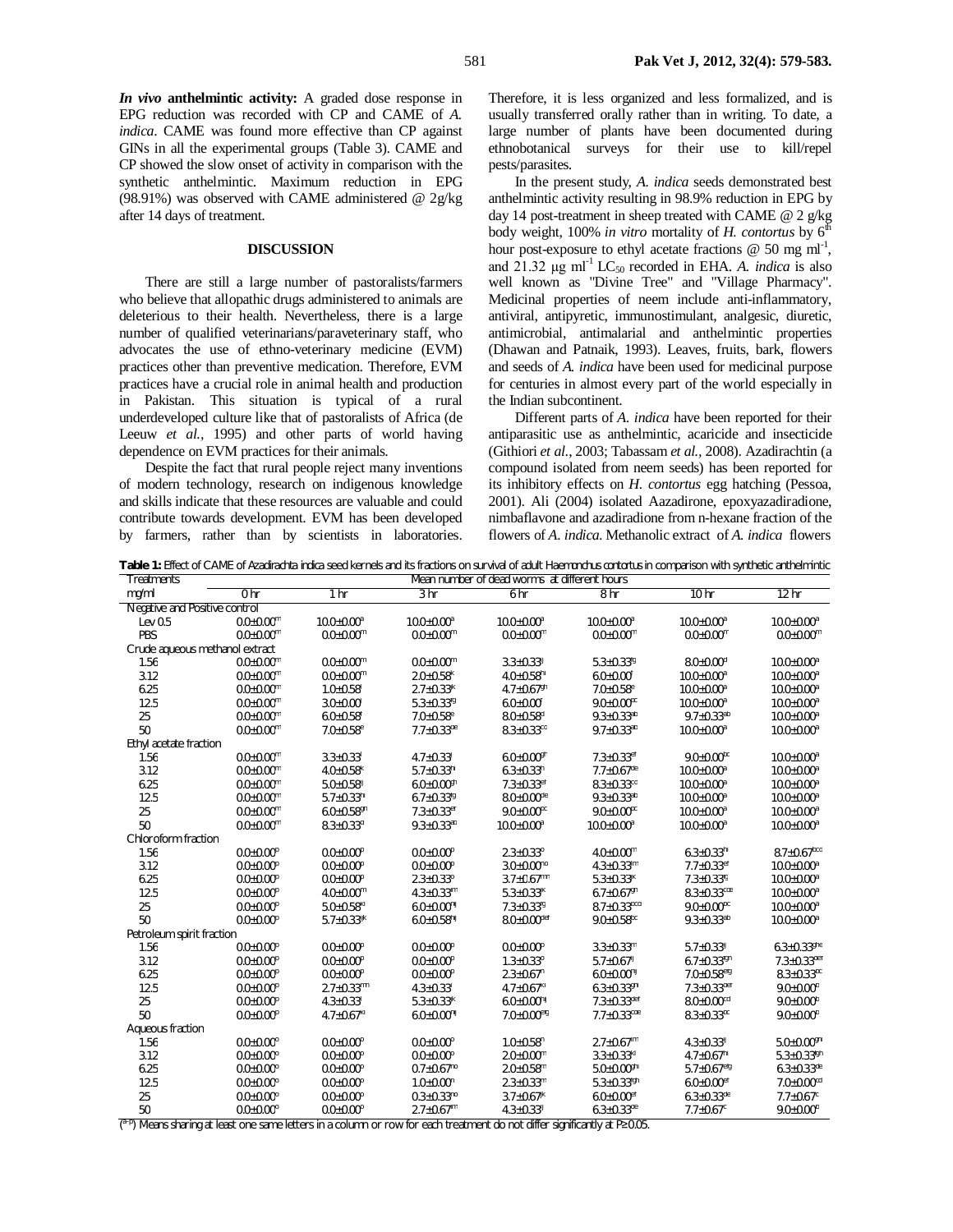Table 2: Lethal Concentration<sub>50</sub> (LC<sub>50</sub>)<sub>,</sub> regression and R<sup>2</sup> values of CAME of Azadrichta indiaca seed kernels and its fraction on hatchability of Haemonchus *contortus* eggs

| Plant extracts and fractions   | Hatching % |                                                      |     |      | $LC_{50}$ µg/ml |        | $R^2$              |        |
|--------------------------------|------------|------------------------------------------------------|-----|------|-----------------|--------|--------------------|--------|
|                                |            | Plant extracts/fractions concentrations $(\mu g/ml)$ |     |      |                 |        |                    |        |
|                                |            |                                                      | 120 | 1200 | 12000           |        |                    |        |
| Crude aqueous methanol extract | 89         | 82                                                   | 61  | 45   | 11              | 274.58 | $-0.5947 + 8.2344$ | 0.9528 |
| Ethyl acetate fraction         | 71         | 55                                                   | 35  | 25   |                 | 21.32  | $-0.4589 + 6.9863$ | 0.9883 |
| Chloroform fraction            | 76         | 61                                                   | 51  | 36   | 18              | 114.80 | $-0.3881 + 6.9639$ | 0.9379 |
| Petroleum spirit fraction      | 85         |                                                      | 55  | 35   | 29              | 335.99 | $-0.4304 + 7.3784$ | 0.9721 |
| Aqueous fraction               | 82         |                                                      | 49  | 43   | 31              | 326.19 | $-0.3552 + 6.9586$ | 0.9686 |

**Table 3:** Effect of CP and CAME of *Azadirachta indica* on eggs per gram of faeces [Mean+SEM (% reduction)] in sheep

| Day | PT     | $\cdot$<br>Crude Powder     |                          |                             | . .<br>Crude Agueous Methanol Extract |                             |                          | Control                  |                       |
|-----|--------|-----------------------------|--------------------------|-----------------------------|---------------------------------------|-----------------------------|--------------------------|--------------------------|-----------------------|
|     |        | 1.0 <sub>q</sub>            | . 5 q                    | 2.0 <sub>q</sub>            | 1.0 a                                 | 1.5 a                       | 2.0 <sub>q</sub>         | Untreated <sup>2</sup>   | $\mathsf{Freated}^3$  |
|     |        | $3008.3 + 174.4^a$          | $3016.7 + 236.2^a$       | $2533.3 + 408.8a$           | $2533.3 + 374.8^a$                    | 2725.0+312.2ª               | $3058.3 + 355.5^{\circ}$ | $3025.0 + 324.0^{\circ}$ | $3333.3 + 274.1^a$    |
|     |        | $1508.3 + 131.3b$           | $1208.3 + 120.0^{\circ}$ | $1008.3 + 128.1b$           | $1275.0 + 44.3^b$                     | $975.0 + 108.6^b$           | $425.0 + 38.2^b$         | $3033.3 + 99.7a$         | $83.3 + 38.0^b$       |
|     | (49.9) | (59.9)                      | (60.2)                   | (49.7)                      | (64.2)                                | (86.1)                      | (-0.3)                   | (97.5)                   |                       |
| 10  |        | $1175.0 + 105.5^b$          | $716.7 + 76.0^{\circ}$   | $350.0 + 59.2$ <sup>c</sup> | $600.0 + 73.0$ <sup>c</sup>           | $441.7 + 89.8$ <sup>c</sup> | $141.7 + 35.2b$          | $3208.3 + 137.5^a$       | $16.7 + 10.5^b$       |
|     | (60.9) | (76.2)                      | (86.2)                   | (76.3)                      | (83.8)                                | (95.4)                      | (-6.1)                   | (99.5)                   |                       |
| 14  |        | $266.7 + 57.3$ <sup>c</sup> | $175.0 + 47.9d$          | $125.0 + 28.1$ <sup>c</sup> | $83.3 + 21.1$ <sup>d</sup>            | $58.3 + 32.7^{\circ}$       | $33.3 + 16.7b$           | $3225.0 + 174.5^a$       | $0.0{\pm}0.0^{\rm b}$ |
|     |        | (91.1)                      | (94.2)                   | (95.1)                      | (96.7)                                | (97.9)                      | (98.9)                   | $(-6.6)$                 | (100.0)               |

<sup>a–o</sup>) Means sharing at least one same letters in a column do not differ significantly at P≥0.05; 'Post treatment; 'Untreated infected control group; 'Group treated with Levamisole @ 7.5 mg kg<sup>1</sup> b.wt.

was found to contain many chemical compounds like *O*methylazadironolide, diepoxyazadirol, 3'-prenylnaringenin, isoazadironolide, 1-hydroxy-2-(*p*-hydroxyphenyl) ethane, flowerine and azadironolide (Ali, 2004). Ethanolic extracts of fresh neem leaves are rich in different limonoides and these limonoides showed antimalarial activity (Joshi *et al*., 1998).

The insecticidal properties of *A. indica* are well established and are mainly attributed to Azadirachtin. It has been suggested that azadirachtin interfere with the neuroendocrine system (Bidmon *et al*., 1987). Its exact mechanism of action has not been determined yet, but various hypotheses exist. Rembold *et al*. (1983) suggested that it interferes with the neuroendocrine system and hinders with the production of ecdysone and juvenile hormone. Rembold *et al.* (1983) has also reported that the control by azadirachtin of the juvenile hormone titer in females of *Leptinotarsa migratoria* stopped vitellogenin production and, therefore, lead to sterility in females.

Results of this study have validated the use of *A. indica* as an anthelmintic by the local farming communities. The comparative anthelmintic activity of different fractions of *A. indica* points to the presence of active anthelmintic principles in ethyl acetate fractions. Therefore, future studies on drug development (etc.) may be focused on the ethyl acetate fractions of *A. indica*.

**Acknowledgement:** This study was supported by Higher Education Commission Project # 20-362/R&D/05 titled "Documentation of ethnoveterinary medicinal practices and scientific validation of some traditionally used ethnobotanicals for their anthelmintic activity".

#### **REFERENCES**

- Akhtar MS, Z Iqbal MN Khan and M Lateef, 2000. Anthelmintic activity of medicinal plants with particular reference to their use in animals in Indo-Pakistan subcontinent. Small Rumin Res, 38: 99- 107.
- Alawa CBI, AM Adamu, JO Gefu, OJ Ajanusi, PA Abdu and NP Chiezey, 2010. *In vivo* efficacy of *Vernonia amygdalina* (compositae) against natural helminth infection in Bunaji (*Bos indicus*) calves. Pak Vet J, 30: 215-218.
- Alawa CBI, AM Adamu, JO Gefu, OJ Ajanusi, PA Abdu, NP Chiezey, JN Alawa and DD Bowman, 2003. *In vitro* screening of two Nigerian

medicinal plants (*Vernonia amygdalina* and *Annona senegalensis*) for anthelmintic activity. Vet Parasitol, 113: 73-81.

- Ali ST, 2004. Studies on the chemical constituents of the flowers of *Azadirachta indica* (Neem). *Ph.D. Thesis,* Univ Karachi, Karachi, Pakistan.
- Badar N, Z Iqbal, MN Khan and MS Akhtar, 2011. *In vitro* and *in vivo*  anthelmintic activity of *Acacia nilotica* (L.) willd. ex delile bark and leaves. Pak Vet J, 31: 185-191.
- Bidmon HJ, G Kiiuser, P Mdbus and J Koolman, 1986. Effect of azadirachtin on blowfly larvae and pupae. In: Proc 3rd Int Neem Conf, Nairobi, Kenya, pp: 253.
- Coles GC, C Bauer, FHM Borgsteede, S Geerts, TR Klei, MA Taylor and PJ Waller, 1992. World Association for the Advancement of Veterinary Parasitology (W.A.A.V.P) methods for the detection of anthelmintic resistance in nematodes of veterinary importance. Vet Parasitol, 44: 35-43.
- De Leeuw PN, JJ McDermott and SHB Lebbie, 1995. Monitoring of livestock health and production in sub-Saharan Africa. Prev Vet Med, 25: 195-212.
- Dhawan BN and GK Patnaik, 1993. Pharmacological studies for therapeutic potential. *In*: Neem research and development (Randhawa NS and BS Parmar, eds). Society of Pesticide Science, New Dehli, India pp: 242-249.
- Fan LS, R Muhamad, D Omar and M Rahmani, 2011. Insecticidal properties of *Piper nigrum* fruit extracts and essential oils against *Spodoptera litura*. Int J Agric Biol, 13: 517-522.
- Githiori JB, J Höglund, PJ Waller and RL Baker, 2003. Evaluation of anthelmintic properties of extracts from some plants used as livestock dewormers by pastoralist and smallholder farmers in Kenya against *Heligmosomoides polygyrus* infections in mice. Vet Parasitol, 118: 215-226.
- Hussain A, MN Khan, MS Sajid, Z Iqbal, MK Khan, RZ Abbas, MA Raza and GR Needham, 2010. *In vitro* screening of the leaves of *Musa Paradisiaca* for anthelmintic activity. J Anim Plant Sci, 20: 5-8.
- Iqbal Z, MS Akhtar, ZuD Sindhu, MN Khan and A Jabbar, 2003. Herbal dewormers in livestock - a traditional therapy. Int J Agric Biol, 5: 199-206.
- Iqbal Z, MS Sajid, RZ Abbas and ZuD Sindhu, 2011. Determination of condensed tannin contents from different plants of Kherimurat rangeland (Attock, Pakistan). J Agric Soc Sci, 7: 114–116.
- Joshi SP, SR Rojatkar and BA Nagasampagi, 1998. Antimalarial activity of neem (*Azadirachta indica*). J Med Aromat Plant Sci, 20: 1000-1002.
- Karcıoglu L, H Tanıs, N Comlekcıoglu, E. Dıraz, E Kıreccı and A Aygan, 2011. Antimicrobial activity of *Salvia trichoclada* in southern Turkey*.* Int J Agric Biol, 13: 134-136.
- Oly WT, W Islam, P Hasan and S Parween, 2011. Antimicrobial activity of *Clerodendrum viscosum* vent. (Verbenaceae). Int J Agric Biol*,* 13: 222-226.
- Pessoa LM, 2001. Atividade ovicida *in vitro* de plantas medicinais contra *Haemonchus contortus*. *M.Sc. thesis*, Universidade Estadual do Ceara, Fortaleza, Brasil.
- Rembold H, H Forster, CH Czoppelt, PJ Rao and KP Sieber, 1983. The azadirachtins, a group of insect growth regulators from the neem